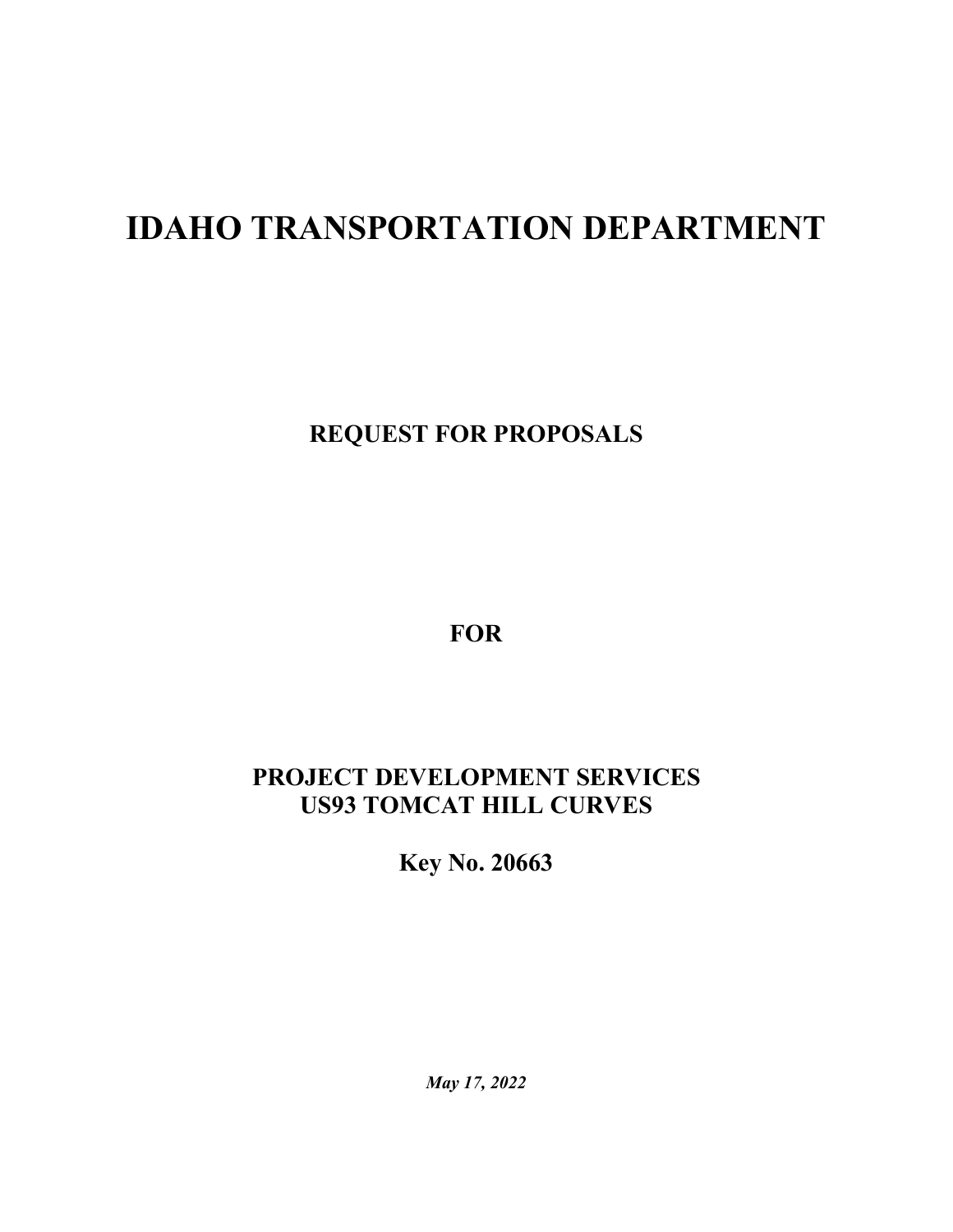#### **REQUEST FOR PROPOSALS**

#### **Table of Contents**

- General Information
- $\triangleright$  Preparation Instructions
- Evaluation Criteria
- $\triangleright$  Scope of Work

#### **The following items are not included in this package, but can be located at the following web site:**

<http://itd.idaho.gov/business/?target=consultant-agreements>

- General Information and Requirements
- Sample Agreement and Consultant Agreement Specifications
- Federal Per Diem Rates
- Certification Regarding Debarment, Suspension, and Other Responsibility Matters form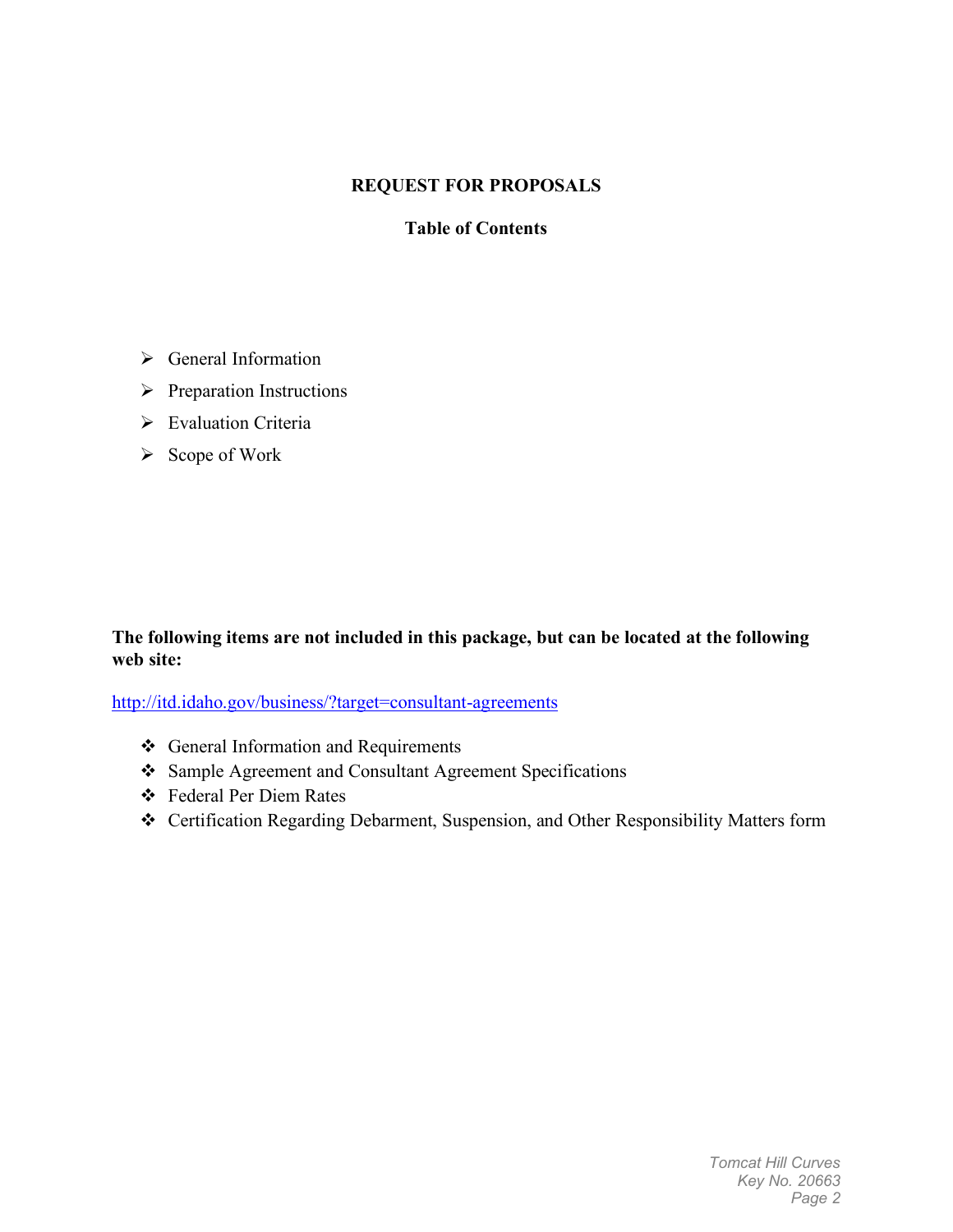## **GENERAL INFORMATION**

#### **PROPOSAL**

The Idaho Transportation Department (ITD) is seeking qualified and experienced respondents from interested firms to submit a proposal for providing *project development* services for the US93 Tomcat Hill Curves project.

#### **GENERAL TERMS**

This Request for Proposals (RFP) does not commit ITD to enter into an agreement or to pay any costs incurred in the preparation of a proposal or in subsequent negotiations.

#### **REVISIONS TO RFP**

All addenda to this solicitation will be posted on the Consultant Services web page. No notice will be given by mail.

#### **RESERVATION OF RIGHTS BY ITD**

The issuance of this RFP does not constitute an assurance by ITD that any contract will actually be entered into by ITD, and expressly reserves the right to:

- Waive any immaterial defect or informality in any response or response procedure
- Reject any and all proposals
- Reissue the Request for Proposals
- Invite additional respondents to the proposal
- Request additional information and data from any or all respondents
- Extend the date for submission of responses
- Supplement, amend, or otherwise modify the RFP, and cancel this request with or without the substitution of another RFP
- Disqualify any respondent who fails to provide information or data requested herein or who provides inaccurate or misleading information or data
- Disqualify any respondent on the basis of any real or apparent conflict of interest

By responding to this proposal, each respondent agrees that any finding by ITD of any fact in dispute as to this proposal or the responses thereto shall be final and conclusive, except as provided herein.

#### **CONFLICT OF INTEREST**

By the submission of a proposal, the Consultant agrees to ensure that, at the time of contracting, the Consultant will have no interest, direct or indirect, that would conflict in any manner or degree with the performance of the Consultant's obligations under the Agreement. The Consultant shall further covenant that, in the performance of the contract, the Consultant shall not employ any person, or subcontract with any entity, having any such known interest.

> *Tomcat Hill Curves Key No. 20663 Page 3*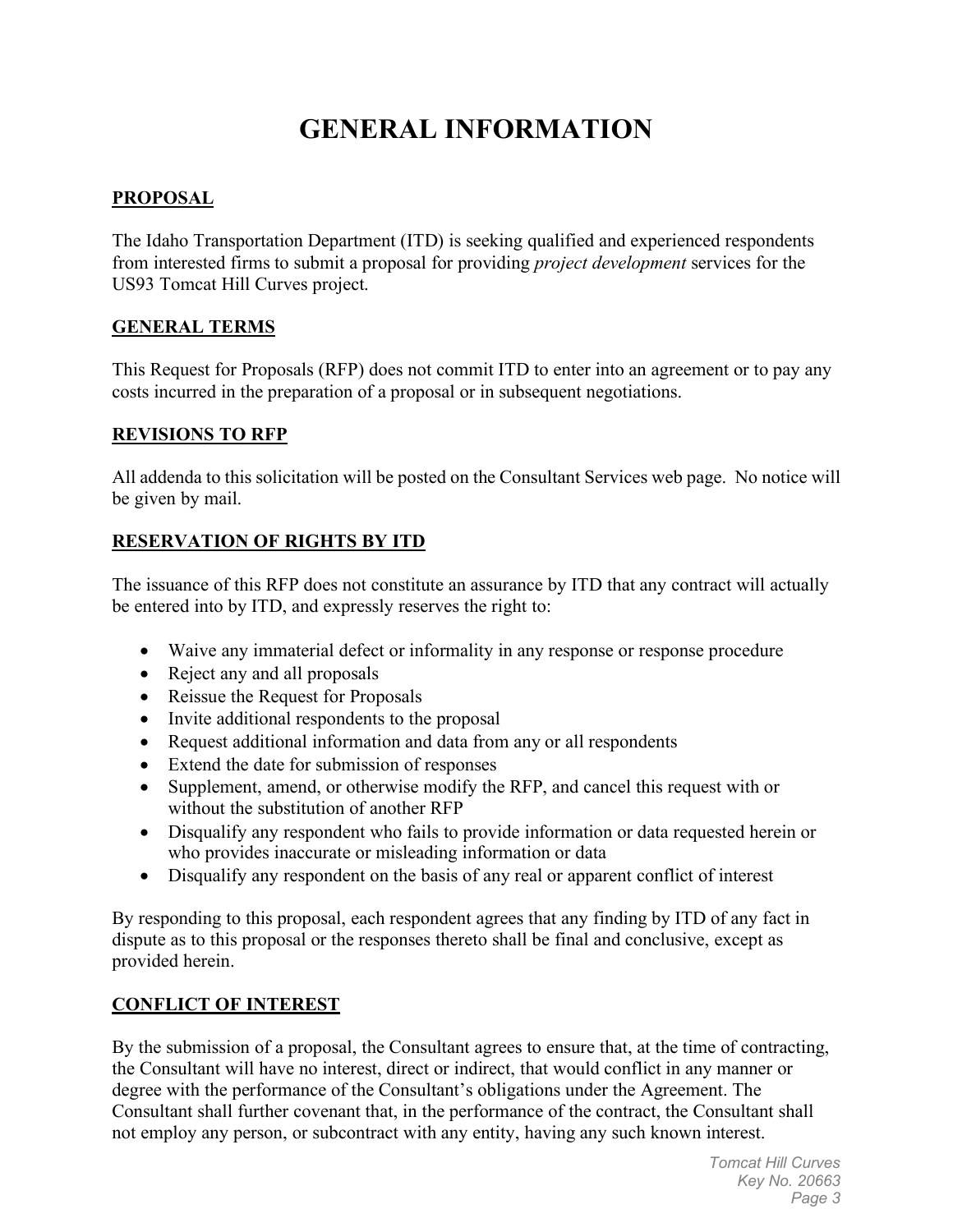#### **EEO REQUIREMENTS**

Respondent, by submission of a proposal, agrees to not discriminate against any worker, employee, application subcontractor or any member of the public because of race, color, gender, age, national origin, or disability, or otherwise commit an unfair employment practice. Respondent further agrees to comply with all Federal, State, and Local equal employment opportunity requirements and the requirements of the ITD EEO Special Provisions, accessible at the following web site: http://apps.itd.idaho.gov/apps/ocr/index.aspx.

All firms working for the Department area required to register on the Bidder's List with the Office of Civil Rights. If your firm has not registered, go to the following website for instructions: [https://itd.dbesystem.com/.](https://itd.dbesystem.com/) Please make sure your subconsultants are also registered. For further information regarding this requirement, call the ITD EEO Office at (208) 334-8884.

#### **DBE PARTICIPATION REQUIREMENTS**

In an effort to achieve ITD's DBE Annual Participation Goal (APG) of 10% utilization, ITD requires responder to utilize certified subconsultants and suppliers listed on its DBE Directory located at: [https://itd.dbesystem.com/.](https://itd.dbesystem.com/) For this project, the Consultant must propose a minimum of 14% DBE utilization or demonstrate "Good Faith Effort" toward achieving that goal.

Use Consultant DBE Commitment form (ITD-2398) to show all DBE firms, their specific work task or services, and their utilization percentage. The ITD-2398 is located on the Consultant Services web page at [http://itd.idaho.gov/business/?target=consultant-agreements.](http://itd.idaho.gov/business/?target=consultant-agreements)

If the proposal does not show a minimum DBE utilization of 14% or it is determined that it does not show a good faith effort toward achieving that goal, the proposal will be considered nonresponsive and will not be accepted.

If the proposal is ranked number one, and the firm is awarded the project, the DBE commitment for the contract will be the total DBE percentage identified by the Consultant on the ITD-2398.

For more information regarding ITD's DBE Program, please contact ITD Office of Civil Rights at [civilrights@itd.idaho.gov](mailto:civilrights@itd.idaho.gov) or call ITD DBE Coordinator Jaymie Peters at (208) 334-8567.

#### **FINANCIAL REQUIREMENTS**

Prior to negotiating an agreement, the selected consultant and their subconsultants will be required to submit certified hourly rates and their last years' financial information and overhead schedule in accordance with the Federal Acquisition Regulations (FARs) and the ITD Overhead Rate Policy. The Overhead Rate Policy can be viewed at the following web site: [http://itd.idaho.gov/business/?target=consultant-agreements.](http://itd.idaho.gov/business/?target=consultant-agreements)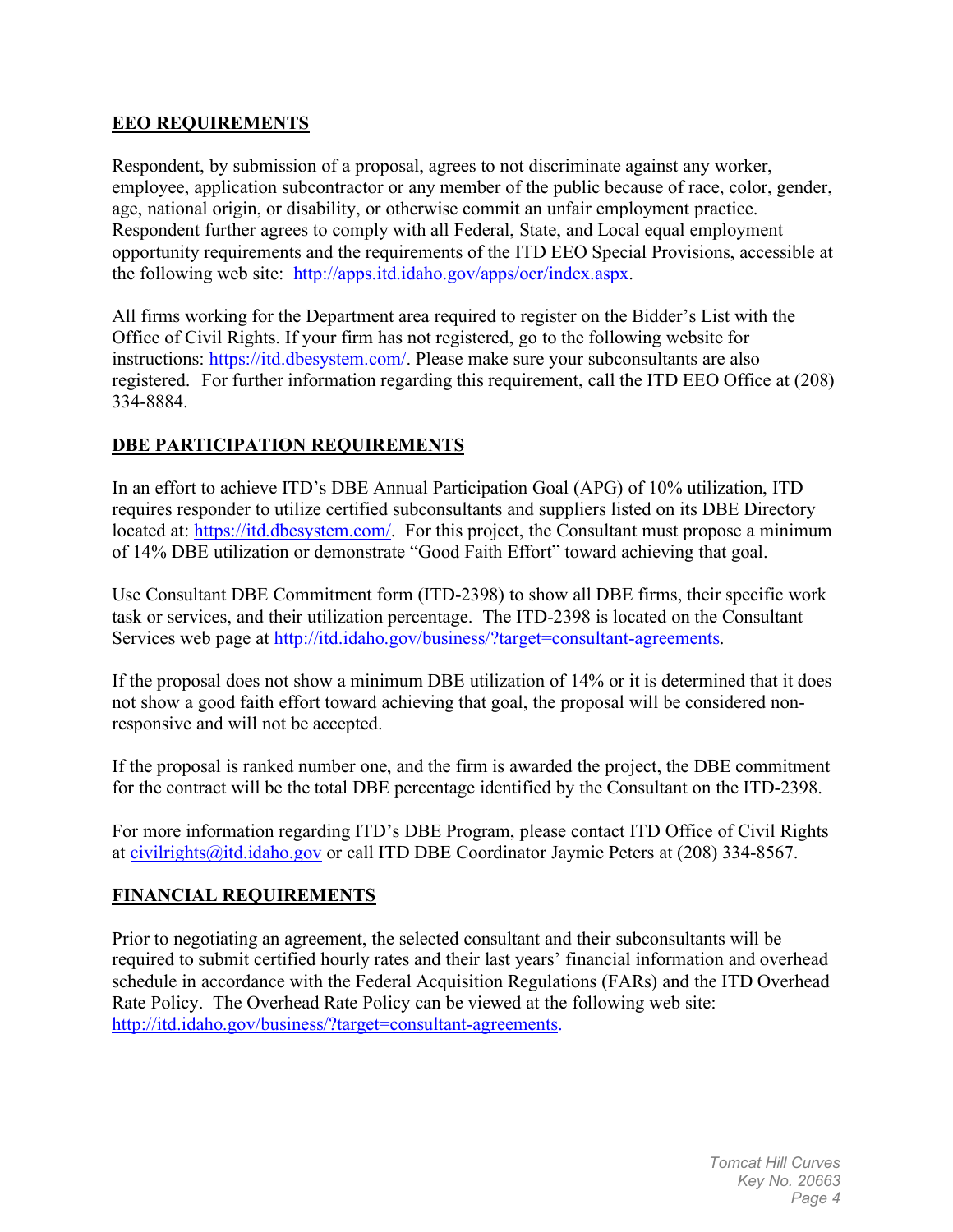#### **PROPRIETARY MATERIAL**

ITD assumes no liability for disclosure of proprietary material submitted by respondents. Proposal submittals shall be considered public documents under applicable state law except to the extent portions of the submittals are otherwise protected under applicable law.

#### **CERTIFICATION REGARDING DEBARMENT**

All proposals must contain a signed Certification Regarding Debarment, Suspension, and other Responsibility Matters form for the prime and each subconsultant.

The certification form is located on the Consultant Services web page at [http://itd.idaho.gov/business/?target=consultant-agreements.](http://itd.idaho.gov/business/?target=consultant-agreements)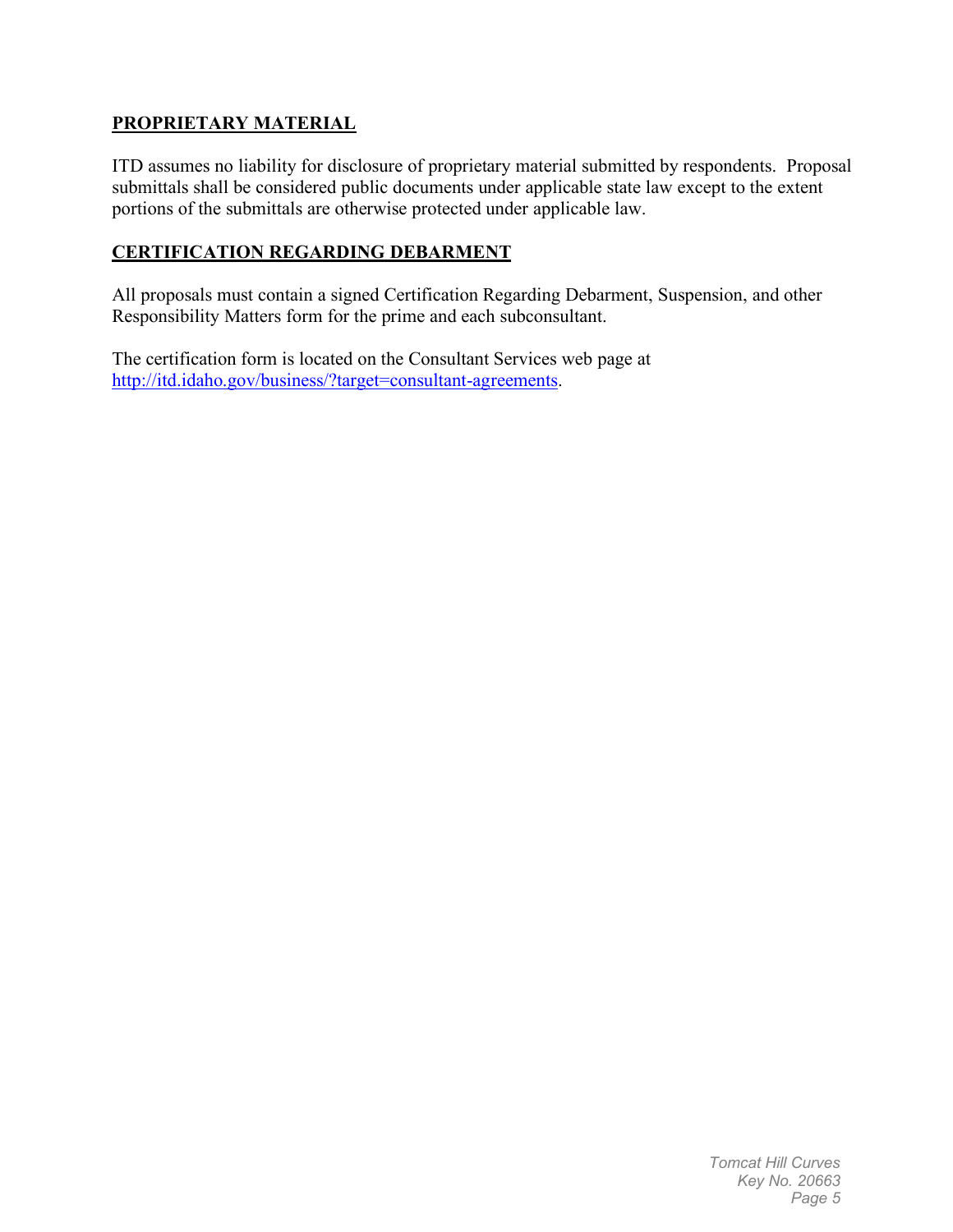#### **PROPOSAL EVALUATION AND SELECTION**

An Evaluation Committee will evaluate and determine the individual and comparative merits of each of the proposals received. It is the responsibility of the Consultant to ensure that it complies with this RFP and provides the information requested. If the Consultant fails to provide any information requested in this RFP, such failure may result in either a lowered evaluation score of the proposal or disqualification of the proposal.

It is the intent of the department to take approximately 35 days, commencing on the submission date shown below, to evaluate the submitted proposals. The department intends to notify the successful and unsuccessful Consultants as soon as practicable after the evaluations have been completed, and after approval has been given on the Evaluation Committee's recommendations.

As part of the selection process, the top-ranked firms may be required, at their expense, to give a presentation and/or answer interview questions.

If your firm is selected and approved, negotiations will begin. If negotiations break down with a selected Consultant, they will be formally ended and negotiations will begin with the next ranked Consultant.

#### **CONTACT INFORMATION**

All questions concerning the procedures of this request for proposal shall be directed to Andrea Aliev at ITD via email at [Andrea.Aliev@itd.idaho.gov.](mailto:Andrea.Aliev@itd.idaho.gov)

All project specific questions shall be directed by e-mail to Zackary Woodruff at Zackary. Woodruff@itd.idaho.gov. No questions will be accepted by telephone. All questions will be responded to by e-mail, within two days of receipt of the question(s).

Interested firms are encouraged to submit a contact e-mail address to Mr. Woodruff with a request to be included on an electronic mailing list. Firms on the mailing list will receive copies of the response to all project questions submitted. No firms will be identified in the responses. No project specific questions will be accepted after June 7, 2022.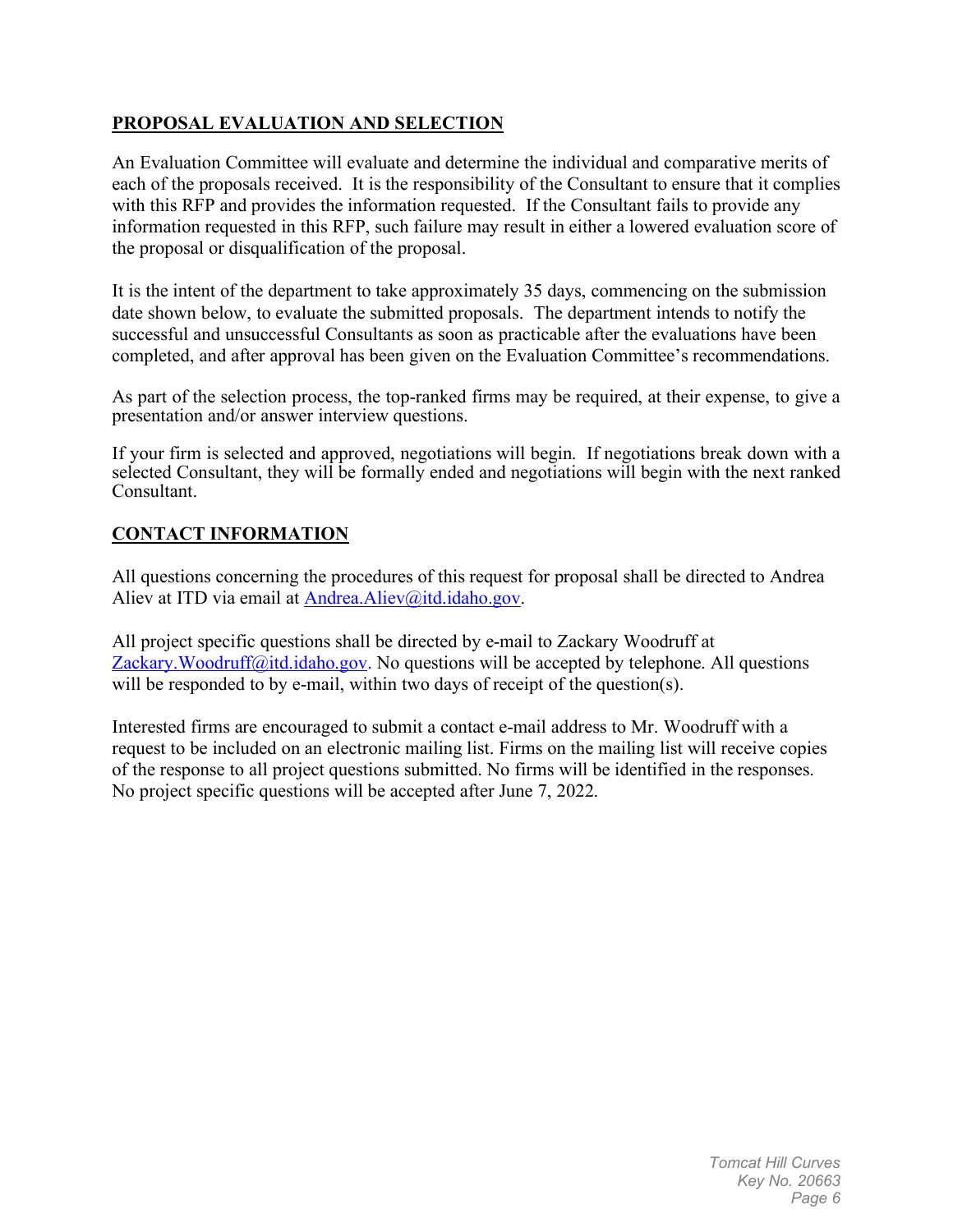## **PREPARATION INSTRUCTIONS**

#### **Proposals must conform to the following instructions. Any non-conforming proposal will be rejected.**

Proposals must be received by ITD by 4:00 p.m. MDT on June 14, 2022. Proposals must be submitted via e-mail with the project name and the consultant's name clearly indicated in the subject line. Late proposals will not be considered.

E-Mail Address for proposal submittal is: [consultantadminunit@itd.idaho.gov](mailto:consultantadminunit@itd.idaho.gov)

#### **FORMAT:**

- $\triangleright$  Required File Format: pdf
- $\triangleright$  Maximum length of the submittal shall be five (5) pages.
- Cover pages are discouraged. If they are included, they will be counted in the proposal page total.
- $\triangleright$  The introductory letter is limited to one (1) page.
- Except as otherwise noted, pages shall be  $8\frac{1}{2} \times 11$  inches, with minimum of  $\frac{1}{2}$ " margins and a minimum font size of 11.
- $\triangleright$  The following items do not count in the proposal page total.
	- o Introductory letter
	- o Critical Path Diagram
	- o Certification Regarding Debarment

#### **INTRODUCTORY LETTER**

The introductory letter should be addressed to: Andrea Aliev

Contracts Officer Consultant Services Idaho Transportation Department P.O. Box 7129 Boise, Idaho 83707-1129

The introductory letter should introduce the Consultant, identify the Project Manager, and list a contact telephone number, and contain a statement confirming the commitment of the key personnel identified in the submittal to meet ITD's quality and schedule expectations. The Consultant shall include his/her acceptance of the terms and provisions of the Sample Agreement located at [http://itd.idaho.gov/business/?target=consultant-agreements,](http://itd.idaho.gov/business/?target=consultant-agreements) and indicate willingness to execute said agreement.

> *Tomcat Hill Curves Key No. 20663 Page 7*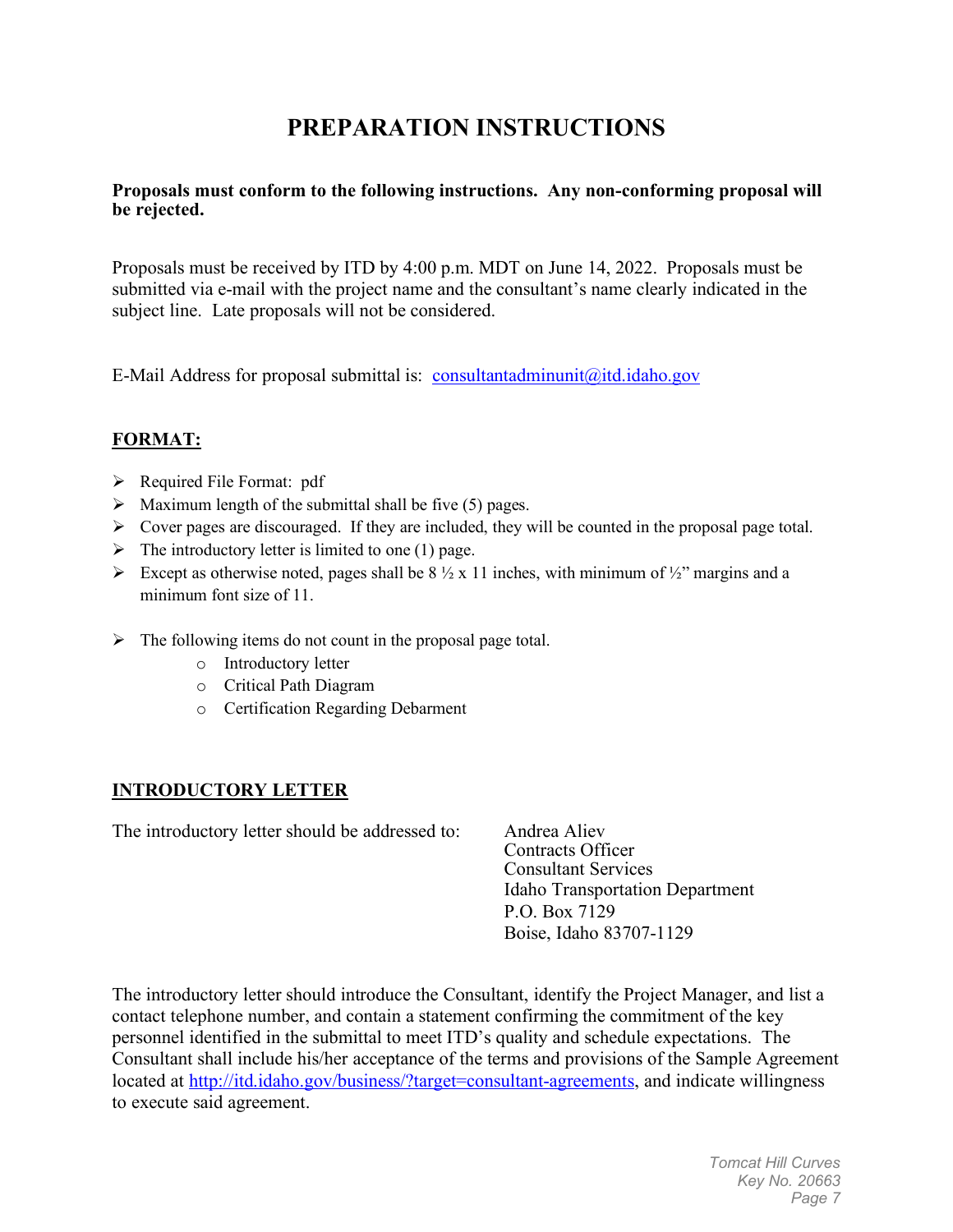#### **PROPOSAL**

It is essential that the consultant provide an adequate staff of experienced personnel or subconsultants capable of and devoted to the successful accomplishment of work to be performed under this contract. The specific individuals or subconsultants listed in the proposal, including Project Manager, shall be assigned to the key positions and shall not be removed or replaced without the prior written approval of ITD. Replacement personnel submitted for approval must have at least equal qualifications, experience and expertise as those listed in the proposal.

The following criteria will be considered in the evaluation and selection, and apply only to the Consultant, except where specifically requested for the Consultant and each Subconsultant. The weights listed will be applied to the scoring for each criteria.

#### **CRITERIA 1: COMPANY EXPERIENCE AND QUALIFICATIONS Weight - 2** *(Complete for Consultant and each Subconsultant)*

- Describe how the company is organized to develop this type of project.
- Provide descriptions of no more than three (3) similar projects successfully developed by the Consultant identifying the similarities to this project. Federal-aid projects successfully developed by the consultant should be included if available.
- List three (3) verifiable professional services references with a contact person and phone number.

#### **CRITERIA 2: PROJECT MANAGER Weight - 4**

- Identify the Project Manager who will be responsible for the quality and timeliness of the consultant's work, and for ensuring that adequate personnel and other resources are available for this project.
- Provide a brief summary of education, experience, and qualifications pertaining to the management of this project
- Provide descriptions of no more than three (3) similar projects successfully developed by the Project Manager, identifying the similarities to this project. Federal-aid projects successfully developed by the project manager should be included if available. Include dates and specific services provided.
- Provide Idaho professional registration (registration is required at the time of submittal).
- List three (3) verifiable professional services references with a contact person and phone number.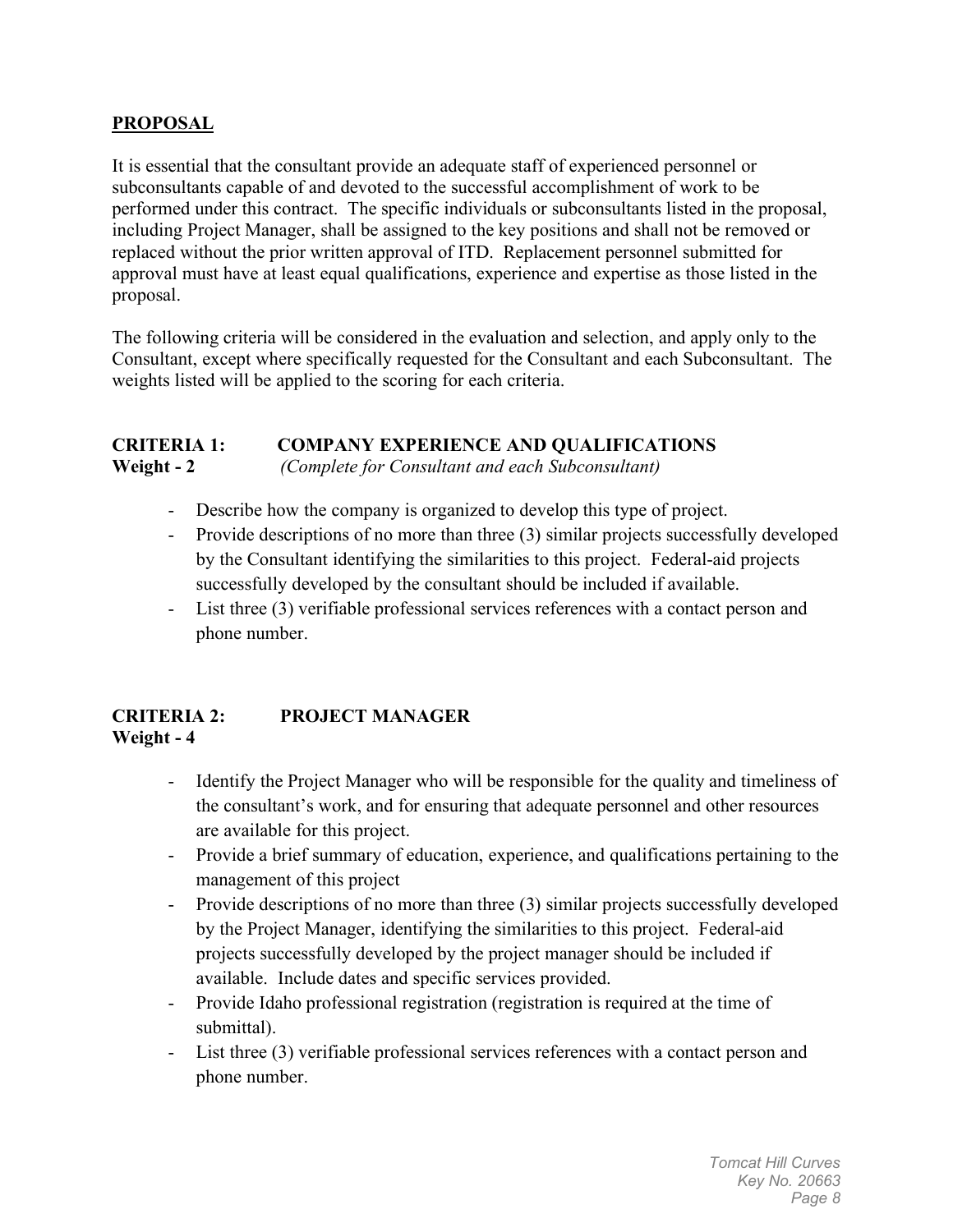- List all projects that the Project Manager is currently managing and the percent of time spent by him/her on each of those projects. Include estimated completion date for each of those projects. Identify availability.

#### **CRITERIA 3: KEY PERSONNEL & RESOURCES AVAILABLE Weight - 3** *(Complete for Consultant and each Subconsultant)*

- Identify the key personnel and describe each person's role and duties on this project.
- Provide a brief summary of experience and qualifications. Include experience and qualifications working on Federal-aid projects.
- Provide Idaho professional registration (if applicable) for each person identified.
- List all projects that the Key Personnel are currently assigned to and the percent of time spent by him/her on each of those projects. Include estimated completion date for each of those projects. Identify availability.
- Include an organization chart of the key personnel with their roles and office locations.

#### **CRITERIA 4: PROJECT UNDERSTANDING Weight - 4**

- Provide a written narrative demonstrating knowledge, methodology, policies and procedures to accomplish this federally funded highway project as outlined in the General Scope of Work.
- Identify the significant features and potential issues that may be encountered and possible steps to eliminate or minimize those issues.
- Include a Critical Path Diagram based on major tasks and project milestones. The sheet size for the Critical Path Diagram shall be 11" x 17".

#### **CRITERIA 5: QUALITY CONTROL Weight - 3** *(Complete for Consultant and each Subconsultant)*

Describe the Consultant's procedures for scope change control, schedule and cost control and quality control. This should also include a description of the Consultant's control measures regarding their Subconsultants' project related work.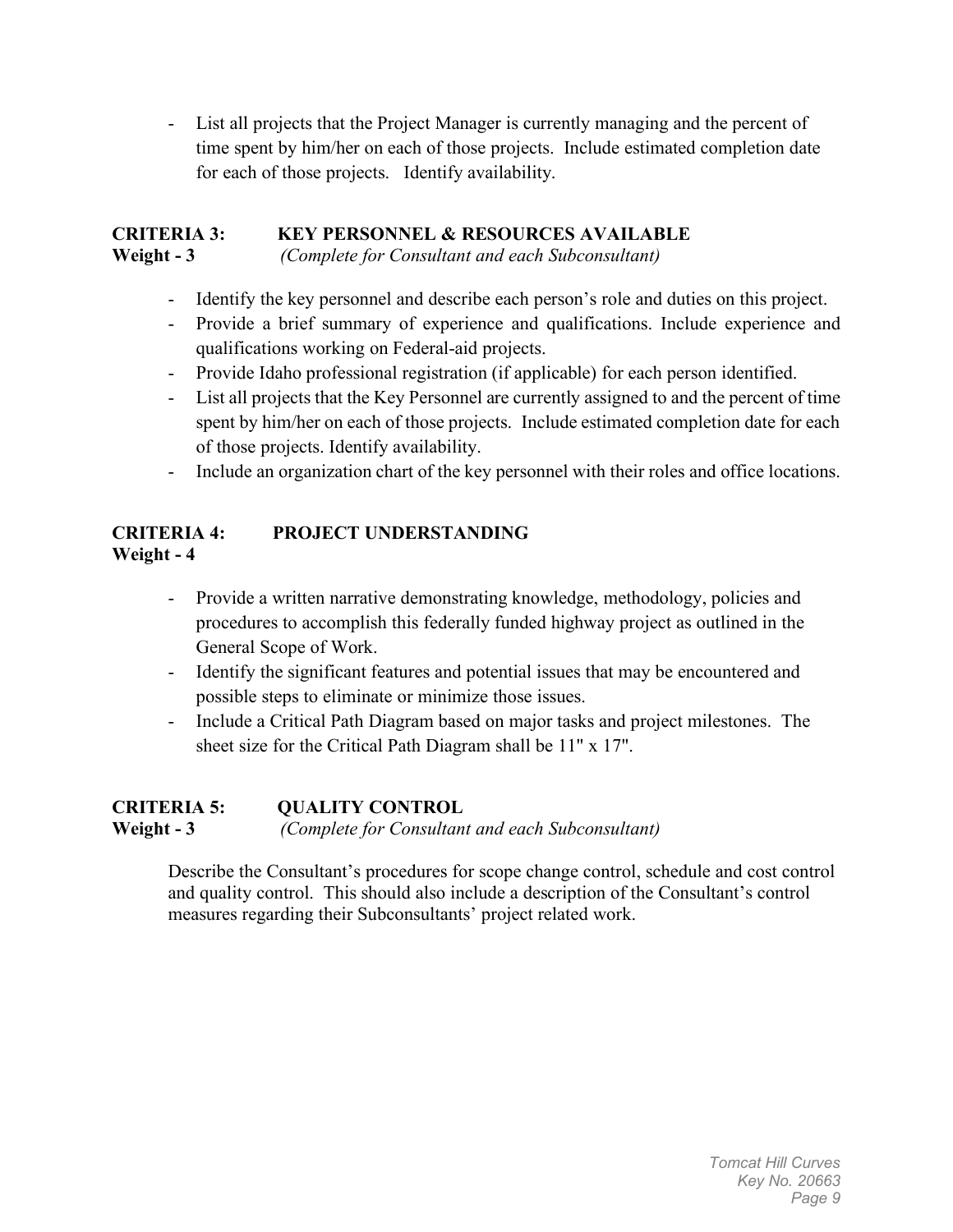## **GENERAL SCOPE OF WORK**

#### **US-93 Tomcat Hill Curves**

The US-93, US-26, US-20 corridor from Arco to Carey serves as a main route to Craters of the Moon National Monument and connects Central and Eastern Idaho. Tomcat Hill is a section of US-93 which provides relatively steep grades, short site distance, and tight radius curves. The portion of highway, from MP 220.00 to 221.70, at the bottom curves of Tomcat Hill is programmed as a Safety and Capacity project due to fatalities, wildlife collisions and the current design standards of these curves.

This corridor presents a number of challenges including: a large portion of this corridor is located on easements from the Bureau of Land Management and National Park Services and not ITD owned right of way, public access, migrating wildlife populations, recreational vehicle traffic, and a need for material sources.

ITD recognizes the complexity of both the project and project area. ITD would like to explore viable solutions including both on and off alignment.

This project will be phased from Preliminary Environmental Evaluation and Design to PS&E submittal. Currently, it is anticipated that only Phase 1 will be awarded, but the selected consultant may be authorized to complete the resulting project through the final phase and provide engineer of record services as well.

Preliminary details from speed studies in 2021 have been collected. Crash data and wildlife collision data have been provided to ITD to complete the Concept phase and Alternative selection process.

This project will require extensive interdepartmental coordination and potential public outreach. Coordination with the National Park Services and Bureau of Land Management will be key for a successful project.

ITD will provide LIDAR survey along the existing highway, but any supplemental survey will be required from the selected Consultant.

#### Phase 1: Preliminary Environmental Evaluation and Design

The Consultant will complete the work necessary to provide an approved NEPA document meeting Federal and ITD requirements.

#### Phase 2: Final Design and PS&E Submittal

Upon approval of the final NEPA document, the Consultant may be approved to proceed with Phase 2, which would carry the project through the completion of the design, final plan sheets and contract documents.